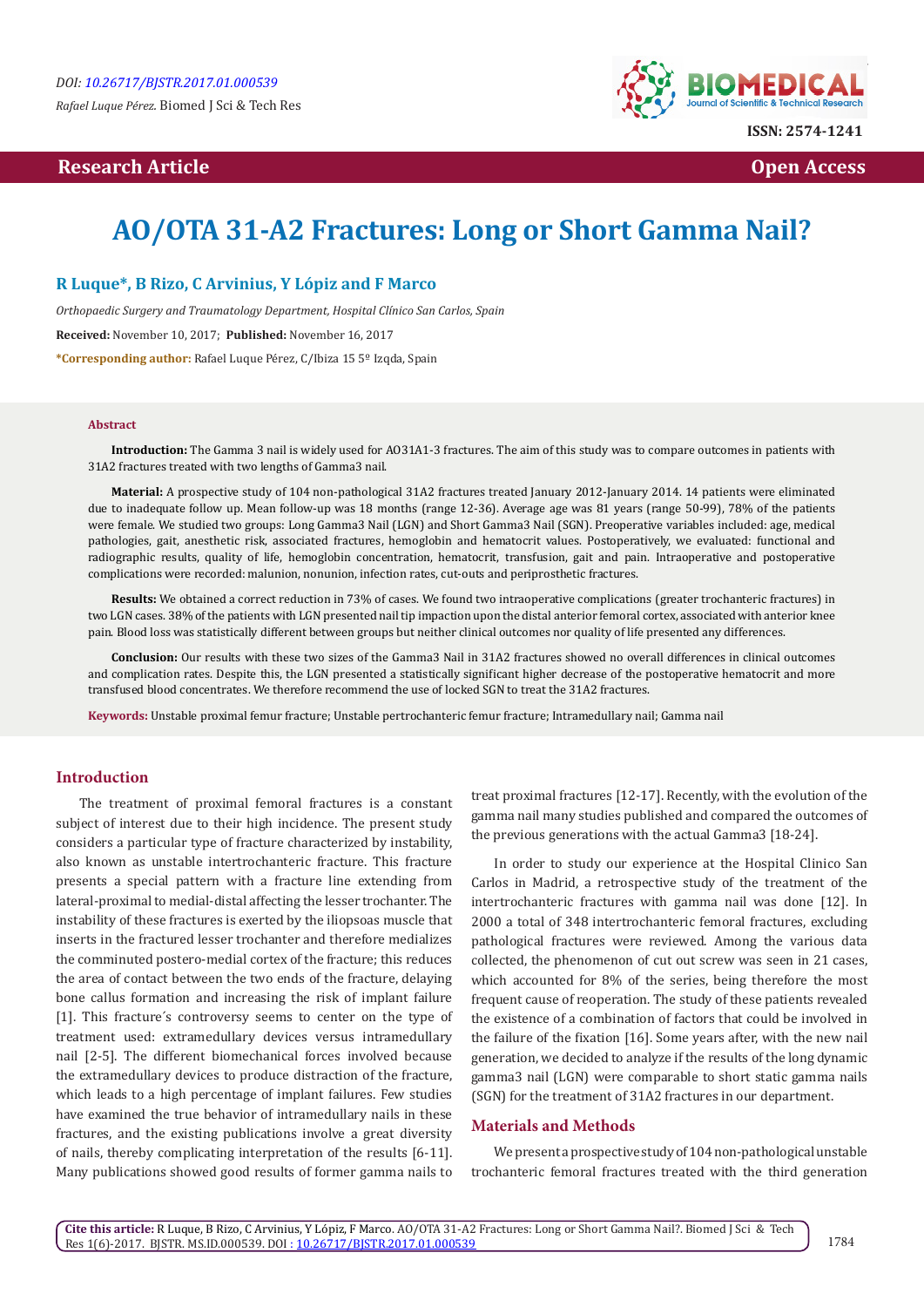of Gamma nail ® between January 2012 and January 2014. The patients were aleatorized and divided in 2 groups according to the implant: SGN or LGN (Figure 1). Mean follow-up was 18 months (range 1-3 years). 14 patients were eliminated from the study due to inadequate monitoring (one immediate postoperative death and 13 patients with incomplete record but intact implant in their last visit). The recorded preoperative variables included: patient age, associated diseases, type of gait, anesthetic risk, the presence of associated fractures, hemoglobin and hematocrit concentration and fracture etiology. The preanesthesic risk was collected using the ASA (American Society of Anesthesiologists) classification. The type of gait was classified according to the need of walking aids (cane or walker), the absence of walking ability or the capacity of the patient to walk autonomously without help of any kind. The fractures were classified according to the AO classification (Orthopedic Trauma Association) [6].



Postoperatively, we evaluated the following parameters: hemoglobin and hematocrit concentration in the immediate postoperative period, the need for transfusion, the type of gait at discharge from the outpatient clinic and the presence of pain that was scored as follows: no pain, occasional pain, or disabling pain. Functional results and quality of life was queried. Radiographic evaluation was also made including the assessment of fracture reduction and evaluation of cephalic screw location. Intraoperative and postoperative complications were studied; such as malunion, nonunion, infection rates, cut-outs and periprosthetic fractures. Statistical analysis was performed using SPSS 15.0 (SPSS Inc, Chicago Illinois). Student t test was used to compare study outcomes with parametric means. Chi-square test and Fisher´s exact test were used to compare non-parametric means. To level of statistical significance was set as a two-sided P value of 0.05.

## **Results**

## **Preoperative Period**

The mean age of the patients was 81 years (range 50-99) and 78% of the patients were female. The associated medical conditions are summarized in Table 1, and are seen to be very prevalent: 88% had at least one pathology and 62% had more than two. By means of the ASA classification: 44% of the patients corresponded to ASA II, 40% to ASA III and 16% were ASA III. The fractures were classified according to the AO classification: 31A2.1: 28%, 31A2.2: 34% and the most commonly found 31A2.3: 38%. We found associated upper limb fractures in 7.1% of cases (distal radius fractures and proximal

humerus fractures). Other associated injuries were seen in 5% of the cases, the most frequent was traumatic brain injury which was usually mild. The quality of life prior to fracture was: 25% needed personal care assistance, 33% were independent at home, 39% were independent outside their home and only 3% were able to do physical activities. The type of walking was: 3% unable to walk, 25% used two sticks, 38% used one stick and 34% walked autonomously. The percentages shown refer to the total of patients, which suggests a very high rate of pathological associations in our patients. The two studied groups were homogeneous and the small differences seen in the distribution were not statistically significant (Table 2).

**Table 1:** Associated medical conditions.

| $\frac{0}{0}$  |
|----------------|
| 12             |
| 7              |
| 11             |
| 10             |
| 6              |
| 10             |
| 18             |
| $\overline{4}$ |
| 29             |
| 18             |
|                |

**Table 2:** Preoperative Study/Implant used.

|         | <b>GN</b> | <b>SGN</b> | <b>LGN</b> |
|---------|-----------|------------|------------|
| ASA I   | $0\%$     | 0%         | 0%         |
| ASA II  | 18%       | 20%        | 16%        |
| ASA III | 66%       | 67%        | 64%        |
| ASA IV  | 16%       | 13%        | 19%        |
| Curgary |           |            |            |

### **Surgery**

The patients were operated upon following preanesthetic evaluation, an average of 3 days from admission. Spinal anesthesia was performed in 74% of cases, epidural anesthesia in 14% and general anesthesia in 12%. The most commonly used nail was the 130º cervical-cephalic angled nail (52%) and the most common length of the cephalic screw was 90 mm (33%). There were no significant differences between the distribution of angle and the length of the head screw used between both groups. The diaphyseal locking screw of the long gamma nails was dynamic while the short gamma nails had a static distal locking screw. The average time of surgery was 48 minutes (range 30-68). The only intraoperative complication found was a greater trochanteric fracture in two cases treated with long nails.

### **Postoperative Hospital Period**

The local complications in the early postoperative period were limited to a single case of a significant hematoma. The most frequent general complications registered during the immediate postoperative period were urinary tract infection (no differences between groups). Mean hemoglobin in the immediate postoperative period was 9 g/dl (SGN9.5g/dl, LGN8.5g/dl), whereas the hematocrit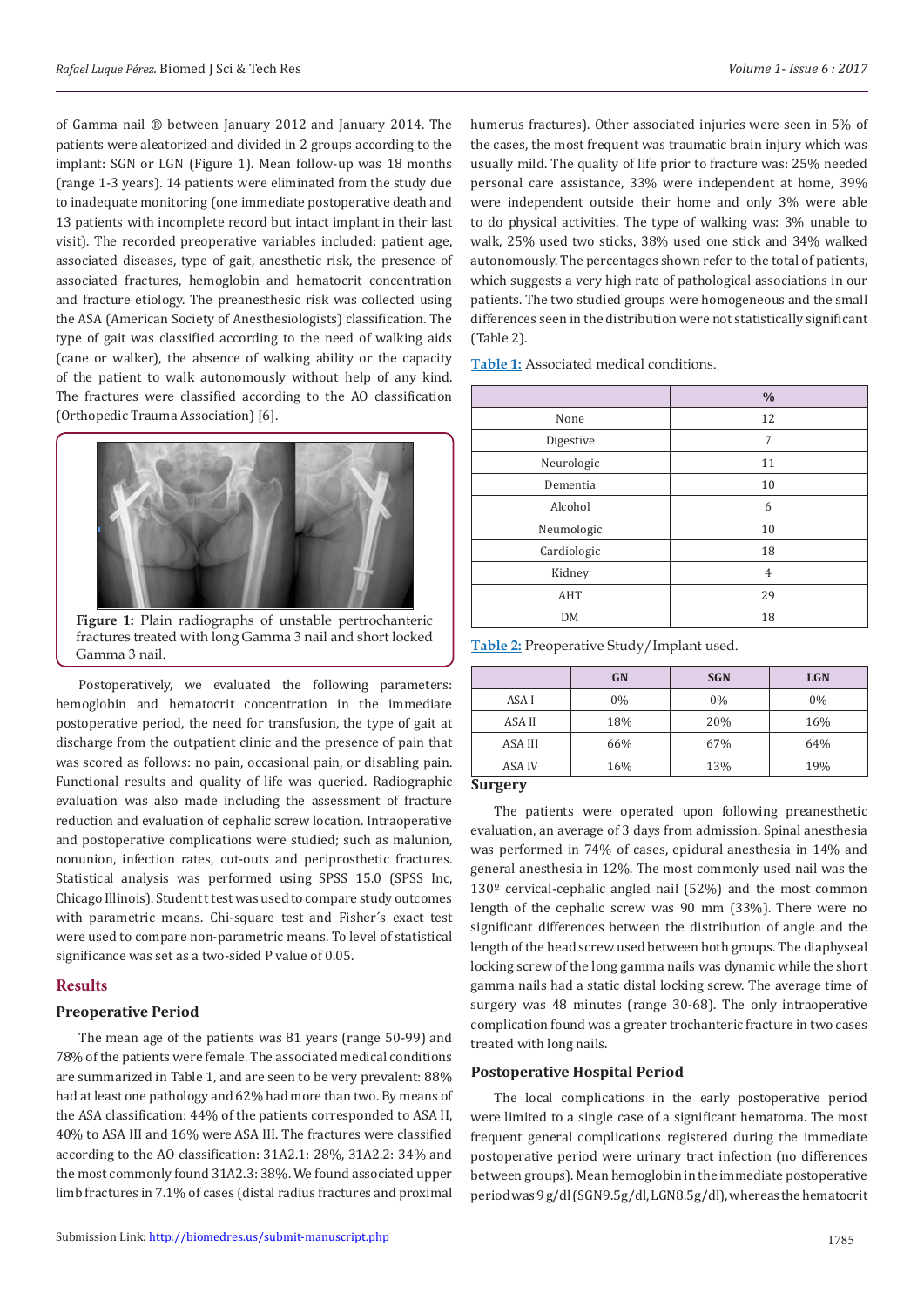was 27% (29.2%SGN, 26%LGN). The blood loss recorded was significantly lower in SGN (p=0.05). It was necessary to transfuse an average of 1.4 blood units / patient (SGN0.8, LGN1.65), this difference isn't statistically but clinical significant.

Full limb loading was allowed after 24 hours. The hospital stay was on average 6 days including the preoperative period (5 SGN, 7 LGN). The destinations were elderly care homes, rehabilitation centers or secondary hospitals in 65% of cases and the patient´s home in 35% of cases. No significant differences were found in hospital stay or destinations.

# **Outpatient clinic**

The mean time to fracture consolidation was 3.1 months without differences between groups. To be considered as consolidation an evident bone callus formation had to be present of both the anteroposterior and axial projection. Fracture reduction was evaluated in the postoperative x-ray. In 73% a correct reduction of the fracture was obtained (73% SGN, 74% LGN), 18.5% of the cases didn´t have medial cortex contact (21% SGN, 13% LGN), in 7% the lateral reduction was unsatisfactory (SGN 6%, LGN 10%) while 1,5% presented a complete lack of reduction (SGN 0%, LGN 3%), no significant differences were found. The placement of the cephalic screw was studied in both the anteroposterior radiographs and in the axial, without significant differences between the locations in both groups. In all cases treated with SGN the cephalic screw was placed in the two inferior thirds of the head and neck as in 97% of the LGN. Concerning the axial x-ray, both SGN and LGN head screws were placed in the posterior part of the head. The mean screwsubchondral bone distance was 9 mm (range 4-20 mm). 38% of the patients with LGN presented nail tip impaction upon the distal anterior cortical of the femur, this radiographic impaction was associated with pain in the anterior zone of the knee (Figure 2).



**Figure 2:** Plain radiographs showing a long Gamma Nail tip impaction upon the distal anterior cortical of the femur.

Since this situation is not to be found in the SGN group, it was a significant difference between the groups. There were not any statistically significant differences between groups concerning the late complications studied, even though they were more frequent in the LGN group. We found one case of delayed consolidation that required surgery revision with replacement of the LGN. We also had one LGN with cephalic screw lateral protrusion two months after surgery. Loading of the affected limb was avoided until complete consolidation was obtained and the material was finally extracted. Finally we found one SGN case of cephalic screw cut-off that required extraction and hip arthoplasty (Figure 3). The patients were discharged from the outpatient clinic after an average followup of 24.3 weeks (SGN 24, LGN 25, no differences found). Before the discharge the functional results were evaluated. The type of gait at discharge from the clinic is reported in Table 3. Sixty-eight percent of the patients were free of pain, however, 15% of the LGN reported discomfort in the anterior zone of the knee, 2% of these patients referred a disabling pain. In all cases this coincided with impaction of the nail on the distal anterior cortical layer of the femur but only 3 cases underwent surgery with removal of the implant. There were no statistically significant differences between groups about the lower limb pain. It was described as disabling by only 2% of all the patients.



**Figure 3:** Plain radiographs showing a case with cephalic screw cut-off that ended in arthroplasty.

**Table 3:** Gait pre- and post-operatively.

|             | Pre   | Post |
|-------------|-------|------|
| Don't walk  | 4%    | 11%  |
| Walker      | $1\%$ | 3%   |
| Two canes   | 2%    | 5%   |
| One cane    | 34%   | 42%  |
| Independent | 59%   | 21%  |

## **Discussion**

The results obtained with the two sizes of the Gamma3 Nail in unstable pertro chanteric femoral fractures did not show any important differences in neither clinical outcomes nor complication rates. Theses unstable fractures, also called 31A2 fractures account for 37- 42% of all intertrochanteric fractures of the femoral region [12,16]. The treatment of these fractures is subject to controversy, particularly concerning the use of intramedullary versus extramedullary devices. However, there is one point on which the different studies seem to agree: extramedullary sliding devices (e.g., SHS) are not adequate for fractures of this kind [2- 5]. As a result of their distinct biomechanics, these devices distract rather than compress the fracture fragments thus leading to a high percentage of failures. The great diversity of implants used within the same study contributes to perplex the situation. In series such as those published by Parker, Chinzei, Barton, Michael or Cheng, as many as four different types of nails have been used [6-11]. In our study we have only used the Gamma3 nail (Stryker Howmedica), a fact that allows us to adequately define its behavior. In unstable fractures, intramedullary nailing theoretically affords increased stability since the leverage is less and the proximal portion of the nail is supported against the proximal fragment. In our series, the percentage of implant failure (0,7% cutting phenomenon, 0,7% nail rupture and 0,7% pseudoarthrosis) was considerably lower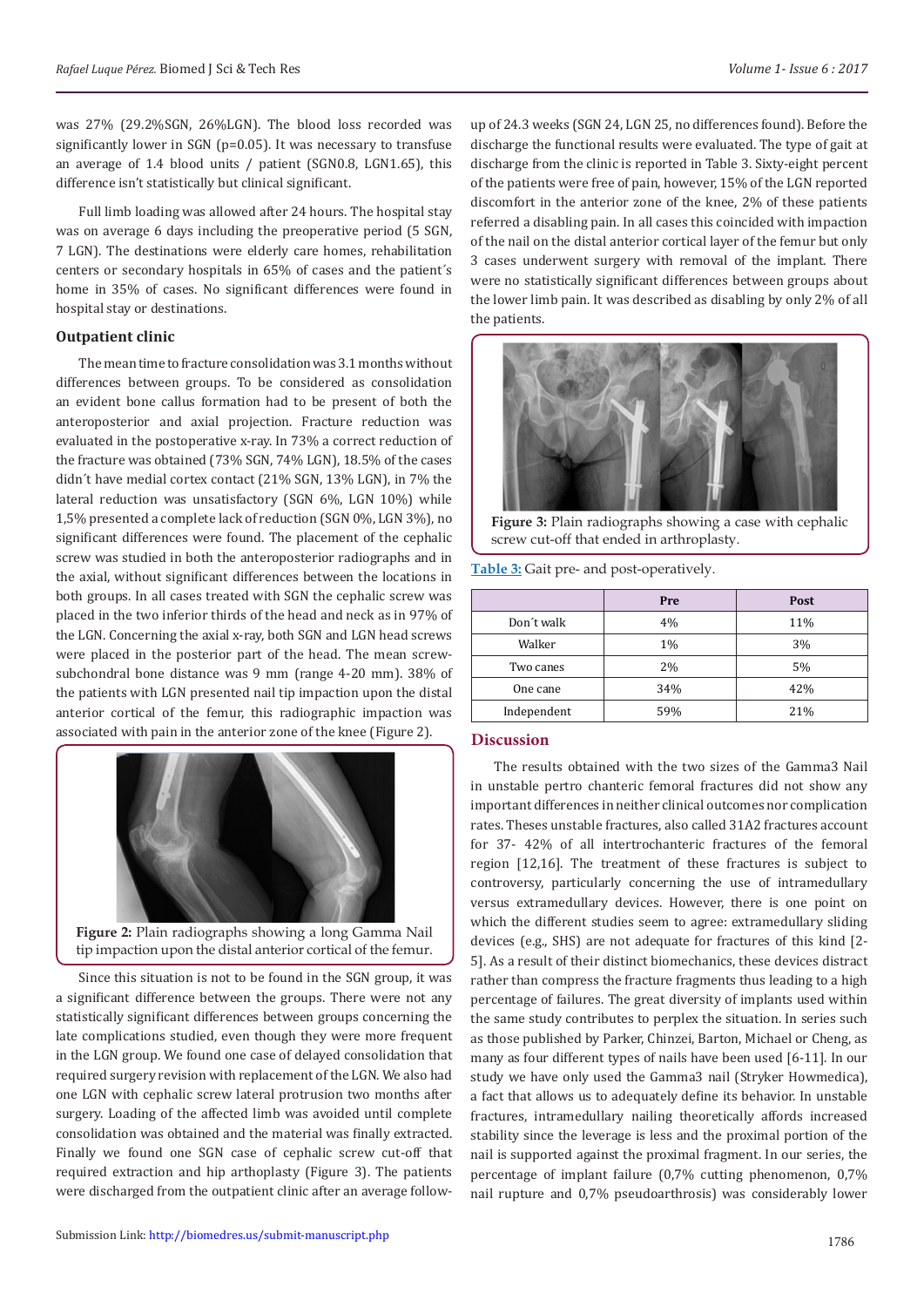than with extramedullary fixation and slightly lower than other published intramedullary series [8,9].

Many studies have used intramedullary nails for the treatment of unstable trochanteric fractures [6-11]. On one hand the problem of these studies is that unstable fractures are not only A.2 fractures but also A1.3 and inverse fracture patterns (A3.1, A3.3) and on the other hand the series where only the A.2 fracture was contemplated, the patient series were of limited in size [14]. The advantages of the endomedullary nail are lesser blood loss and a lower percentage of failures, the latter being essential in order to avoid reinterventions that pose an important risks for the elderly patient [12,15,17]. On the other hand, the consolidation rate obtained is high (with only one case of pseudoarthrosis in our series), and with the use of short nails one of the most common complications in endomedullary nailing procedures is diminished: diaphyseal refracture fundamentally associated with the use of long gamma-nails (not seen in our series) [13]. Failure of closed fracture reduction is relatively infrequent, since perfect anatomical reduction is not necessary for implantation, the consolidation can be achieved provided that there is sufficient contact between the bone fragments. However, we agree that a positive medial cortical support allows limited sliding of the neck fragment and achieve secondary stability [8].

This leads to clinical-radiological discordance in many cases. The need to access the fracture focus is only considered in those cases where all the non-aggressive reduction options have been exhausted, and the open reduction might be related to pseudoarthrosis and intraoperative fractures. We agree with Pervez [14] and López-Vega [19] concerning the distal nail locking to get additional stabilization to the nail. In 13% of the patients the nail impacted upon the distal anterior cortical layer of the femur. This situation is more than a simple radiological finding, since in contradiction to others authors, impaction caused clinical manifestations in our patients (pain in the anterior knee region). This circumstance could be related to the characteristics of the femur in our elderly population, which are different to those found in the central European population [15]. The decision to adopt the Gamma3 Nail as our implant in this type of fractures was based on the findings of last year´s studies between the previous gamma-nail and the Gamma3, in which the Gamma3 afforded the best results [18-24]. We agree with most authors that the best way to prevent complications is to ensure a careful surgical technique, with special attention to medullary cavity drilling and the manual insertion of the nail [13]

In our study we recorded a single cutting phenomenon, in contrast to the 6% rate reported in another series reviewed in our hospital, involving 348 trochanteric fractures treated with the short gamma-nail, and where 37% were A.2 type fractures. This could, in part, be related to an improved surgical technique as well as the increased stability afforded by the long gamma3-nail, due to its lesser leverage and increased length [16]. There are no publications to be found that studies the difference between two different types of the same implant. Although our study are not enough to rise statistically significant differences between the

groups some are clinical significant. The data obtained allow us to affirm that the clinical and radiological results with SGN and the LGN in the treatment of the AO/OTA 31A2 proximal femur fractures are similar. We found that there are statistically significant differences of transfused blood concentrates and higher decrease in the postoperative hematocrit, the LGN caused more blood loss and could there for potentially cause major medical complications. We found differences in favor of the use of SGN opposite the LGN, such as the presence of pain in the distal third of the femur as some late complications.

## **References**

- 1. Parker MJ (1996) Trochanteric hip fracture, Fixation failure componer with femoral edialisation, a comparison of 101 cases. Acta Orthop Scand 67: 329-332.
- 2. [Parker MJ, Handoll HH \(2000\) Gamma and other cephalocondylic](https://www.ncbi.nlm.nih.gov/pubmed/18646058) [intramedullary nails versus extramedullary implants for extracapsular](https://www.ncbi.nlm.nih.gov/pubmed/18646058) [hip fractures, Cochrane Database Syst Rev 2: 293-299.](https://www.ncbi.nlm.nih.gov/pubmed/18646058)
- 3. Chinzei N, Hiranaka T, Niikura T, Tsuji M, [Kuroda R, et al. \(2015\)](https://www.ncbi.nlm.nih.gov/pmc/articles/PMC4553275/) [Comparison of the Sliding and Femoral Head Rotation among Three](https://www.ncbi.nlm.nih.gov/pmc/articles/PMC4553275/) [Different Femoral Head Fixation Devices for Trochanteric Fractures. Clin](https://www.ncbi.nlm.nih.gov/pmc/articles/PMC4553275/) [Orthop Surg 7\(3\): 291-297.](https://www.ncbi.nlm.nih.gov/pmc/articles/PMC4553275/)
- 4. [Barton TM, Gleeson R, Topliss C, Greenwood R, Harries WJ, et al. \(2010\)](https://www.ncbi.nlm.nih.gov/pubmed/20360500) [A comparison of the long gamma nail with the sliding hip screw for the](https://www.ncbi.nlm.nih.gov/pubmed/20360500) [treatment of AO/OTA 31-A2 fractures of the proximal part of the femur:](https://www.ncbi.nlm.nih.gov/pubmed/20360500) [a prospective randomized trial. J Bone Joint Surg Am 92\(4\): 792-798.](https://www.ncbi.nlm.nih.gov/pubmed/20360500)
- 5. [Baumgaertner MR, Curtin SL, Lindskog DM \(1998\) Intramedullary](https://www.ncbi.nlm.nih.gov/pubmed/9553538) [versus extramedullary fixation for the treatment of intertrochanteric hip](https://www.ncbi.nlm.nih.gov/pubmed/9553538) [fractures. Clin Orthop 348: 87-94.](https://www.ncbi.nlm.nih.gov/pubmed/9553538)
- 6. Michael D, Yaniv W, Tal FR, Kessler Evan G, Eyal A, et al. (2015) Expandable proximal femoral nail versus gamma [proximal femoral](https://www.ncbi.nlm.nih.gov/pubmed/26573896) nail for the [treatment of AO/OTA 31A1-3 fractures. Injury 15: 615-629.](https://www.ncbi.nlm.nih.gov/pubmed/26573896)
- 7. Andreani L, Bonicoli E, Piolanti N, Niccolai F, [Carmignani A,](https://www.ncbi.nlm.nih.gov/pubmed/26680399) et al. [\(2015\) Prospective Randomized Controlled Trial of Two Different](https://www.ncbi.nlm.nih.gov/pubmed/26680399) Intramedullary Nails [for Pertrochanteric Fractures of the Femur. Surg](https://www.ncbi.nlm.nih.gov/pubmed/26680399) [Technol Int 27: 210-214.](https://www.ncbi.nlm.nih.gov/pubmed/26680399)
- 8. Chang SM, Zhang YQ, Ma Z, Li Q, Dargel J, [et al. \(2015\) Fracture reduction](https://www.ncbi.nlm.nih.gov/pubmed/25840887) [with positive medial cortical support: a key element in stability](https://www.ncbi.nlm.nih.gov/pubmed/25840887) [reconstruction for the unstable pertrochanteric hip fractures. Arch](https://www.ncbi.nlm.nih.gov/pubmed/25840887) [Orthop Trauma Surg 135\(6\): 811-818.](https://www.ncbi.nlm.nih.gov/pubmed/25840887)
- 9. [Xu Y, Geng D, Yang H, Wang X, Zhu G \(2010\) Treatment of unstable](https://www.ncbi.nlm.nih.gov/pubmed/20608635) [proximal femoral fractures: comparison of the proximal femoral nail](https://www.ncbi.nlm.nih.gov/pubmed/20608635) [antirotation and gamma nail 3. Orthopedics 33\(7\): 473.](https://www.ncbi.nlm.nih.gov/pubmed/20608635)
- 10. [Winnock de Grave P,](https://www.ncbi.nlm.nih.gov/pubmed/22696989) Tampere T, Byn P, Van Overschelde J, Pattyn C, et [al. \(2012\) Intramedullary fixation of intertrochanteric hip fractures: a](https://www.ncbi.nlm.nih.gov/pubmed/22696989) [comparison of two implant designs. A prospective randomized clinical](https://www.ncbi.nlm.nih.gov/pubmed/22696989) [trial. Acta Orthop Belg 78\(2\): 192-198.](https://www.ncbi.nlm.nih.gov/pubmed/22696989)
- 11. [Ceder L \(2000\) The difficult extracapsular hip fracture \(including](http://www.orthopaedicsandtraumajournal.co.uk/article/S0268-0890(00)90094-X/abstract) [subtrochanteric\). Current Orthopaedics 14\(2\): 93-101.](http://www.orthopaedicsandtraumajournal.co.uk/article/S0268-0890(00)90094-X/abstract)
- 12. [Vicario C, Marco F, Domínguez I, López-Durán L \(2000\) Tratamiento en](http://www.elsevier.es/es-revista-revista-espanola-cirugia-ortopedica-traumatologia-129-articulo-tratamiento-el-anciano-las-fracturas-10018185) [el anciano de las fracturas de la región trocantérea femoral con clavo](http://www.elsevier.es/es-revista-revista-espanola-cirugia-ortopedica-traumatologia-129-articulo-tratamiento-el-anciano-las-fracturas-10018185) [intramedular gamma. Rev Ortop y Traumatol 5: 434-438.](http://www.elsevier.es/es-revista-revista-espanola-cirugia-ortopedica-traumatologia-129-articulo-tratamiento-el-anciano-las-fracturas-10018185)
- 13. [Barquet A, Francescoli L, Rienzi D, López L \(2000\) Intertrochanteric](https://www.ncbi.nlm.nih.gov/pubmed/10926238)[subtrochanteric fractures: treatment with the long gamma nail. J Orthop](https://www.ncbi.nlm.nih.gov/pubmed/10926238) [Trauma 14\(5\): 324-328.](https://www.ncbi.nlm.nih.gov/pubmed/10926238)
- 14. [Pervez H, Parker MJ \(2001\) Results of the long Gamma nail for complex](https://www.ncbi.nlm.nih.gov/pubmed/11600117) [proximal femoral fractures. Injury 32\(9\): 704-707.](https://www.ncbi.nlm.nih.gov/pubmed/11600117)
- 15. Anchuela J, Carretero R, San Martín A et al. (2002) El clavo Gamma largo en las fracturas extracapsulares del fémur. Rev Ortop y Traumatol 6: 234-238.